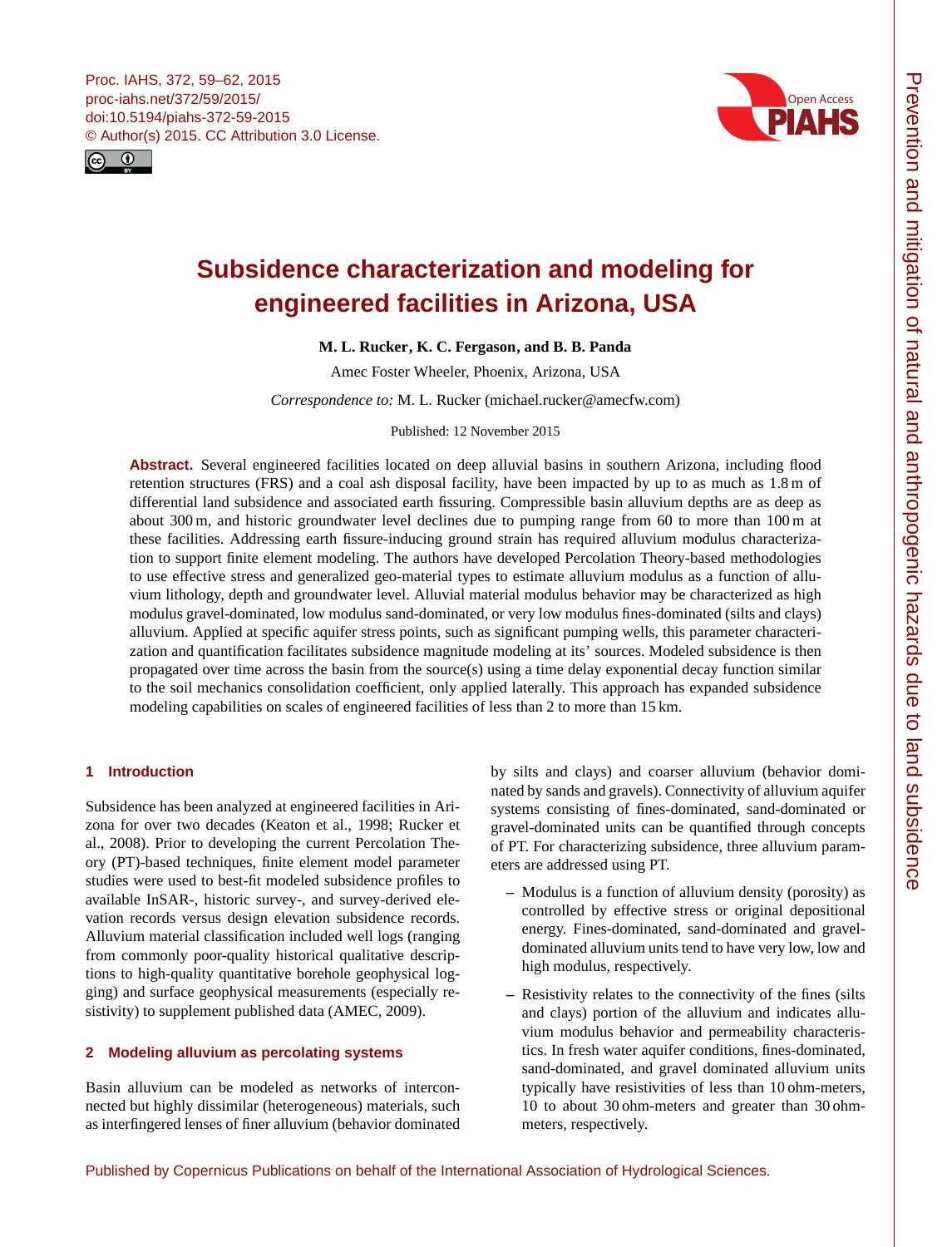

*'Aquifer system' represented by previous PT matrix, squares replaced by circles and stretched horizontally to reflect Kh >> Kv*



**–** Permeability relates to the connectivity of the coarse (sands and gravels) portion of the alluvium to indicate time delay and potential presence of a "water of compaction" confined aquifer condition. Fines-dominated, sand-dominated and gravel-dominated alluvium units typically have very low permeability (with potential water of compaction conditions), moderate permeability and high permeability, respectively.

Concepts of permeability and resistivity connectivity in an alluvial PT system (exhibiting significant randomness) are visualized in Fig. 1. Connectedness in the random matrix occurs as like squares that share a side "connect" into a

7 nected squares across the matrix is present, then the matrix continuous pathway. When a continuous pathway of conis a "percolating network". The percolation threshold (Pc) is the density of the matrix (probability in a random system) at which percolation begins. Percolating network permeable flow (from left to right), and lack of a percolating network low resistivity pathway are demonstrated in the 2-D matrix example (Fig. 1a). The same fraction of clay (38 % in the 2-D example) in a 3-D network (Pc of 31 %) would exhibit network connectivity, and the 3-D matrix would have a moderately low resistivity.

These concepts are applied to characterize heterogeneous basin alluvium (in 3-D) as shown in the 2-D representation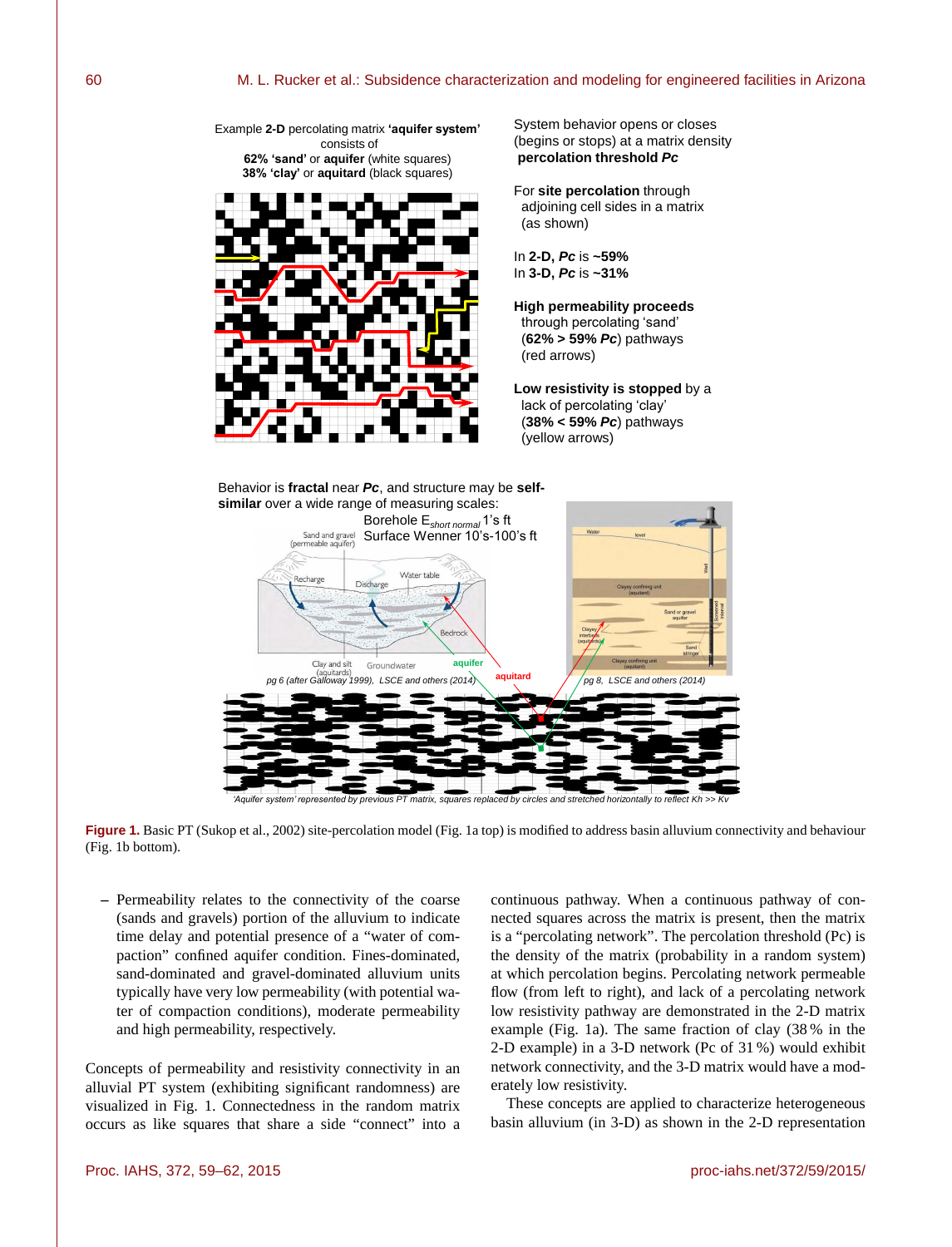

Figure 2. Subsidence modulus parameters are related to compressibility over a range of effective stress in Fig. 2a (top). Example test results are from deep wells in the east Salt River Valley, Arizona. Lateral subsidence propagation over time is shown in Fig. 2b (bottom).

 $44.24$  effective stress in Fig. 2A (top). Example test results are from deep wells are from deep wells in the east Salta

alluvium are most likely to contribute to significant subsiin Fig. 1b. Fines-dominated alluvium and sands-dominated dence. Sand-dominated alluvium contains significant quantities (greater than about 31 % to less than about 69 %) of fines in a connected permeable sand network to provide drainage paths for those fines; sand-dominated alluvium exhibits high subsidence due to the network of moderate to high permeability material surface areas draining adjacent fine-grained materials. Gravel-dominated alluvium is likely to contribute only minor subsidence. Boundaries between these alluvium lithologies may strongly correlate with 3-D Pc thresholds defining the edges of fines-dominated to sand-dominated and sand-dominated to gravel-dominated modulus behaviors.

### **3 Subsidence estimation using PT-based modulus concepts**

The objective of this PT-based subsidence modeling process is estimation of the modulus profile through the compressible alluvium. For materials consisting of a matrix of particles and porosity, PT provides means to define modulus as a threshold and power-law relationship to porosity (Sahimi, 1994), where modulus increases exponentially as porosity decreases. A PT approach to estimate elastic (low strain) modulus as a function of porosity (or density) in geomaterials is presented in Rucker (2008). A relationship of inelastic (high strain) modulus relative to elastic modulus is